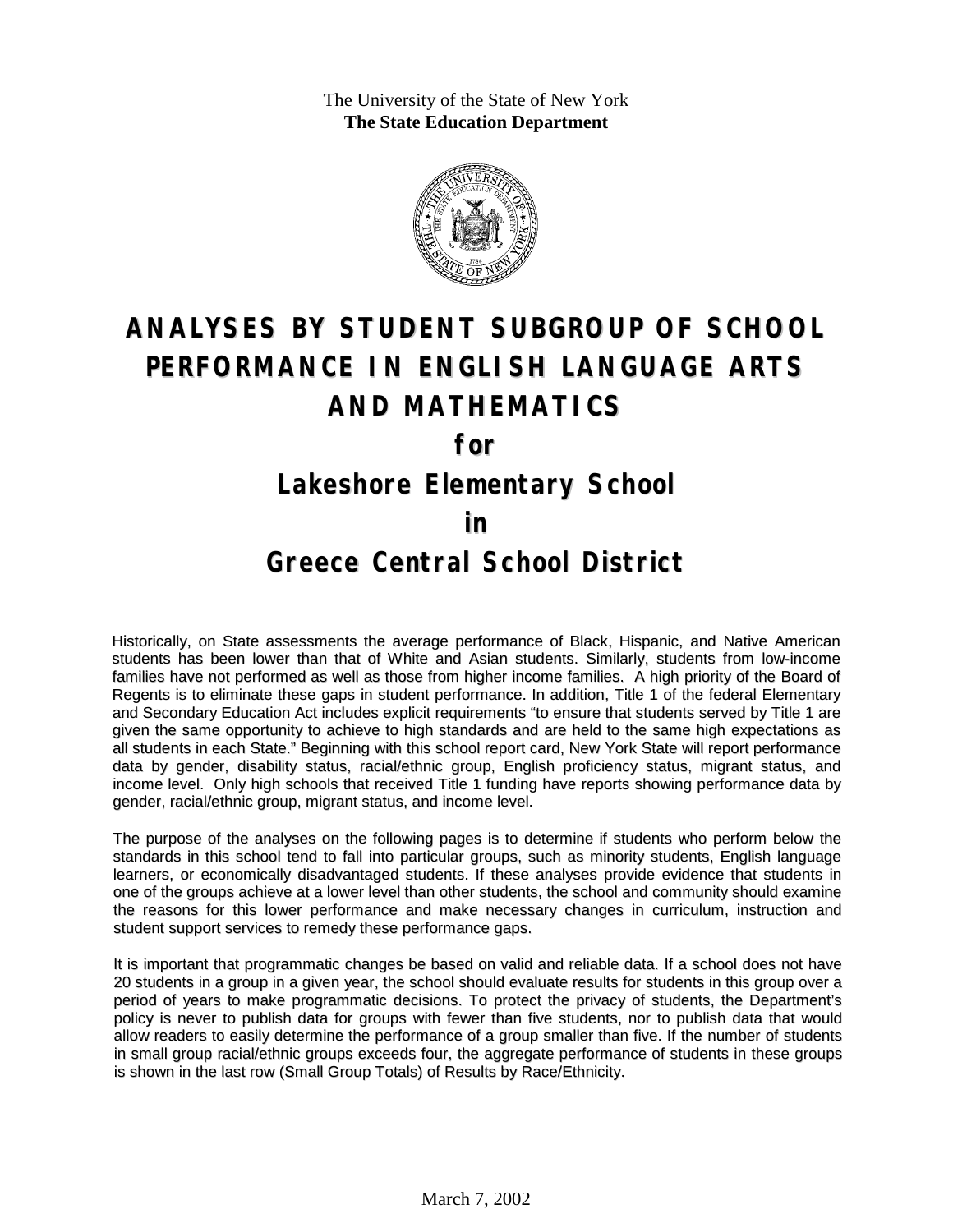## **Elementary English Language Arts**

A description of the performance levels and summary results for all general-education students and all students with disabilities can be found in the *Overview* of the New York State Report Card.

|                                       | <b>Counts of Students</b> |             |                      |               |                |                |                  |              | <b>Percentages</b><br>of Tested |                  |  |
|---------------------------------------|---------------------------|-------------|----------------------|---------------|----------------|----------------|------------------|--------------|---------------------------------|------------------|--|
| <b>Student Subgroup</b>               | <b>Not Tested</b>         |             |                      | <b>Tested</b> |                |                |                  |              | <b>Students</b>                 |                  |  |
|                                       | <b>ALT</b>                | <b>ELL</b>  | No<br>Valid<br>Score | Level<br>1    | Level<br>2     | Level<br>3     | Level<br>4       | Total        | Level<br>$2 - 4$                | Level<br>$3 - 4$ |  |
| Results by Race/Ethnicity             |                           |             |                      |               |                |                |                  |              |                                 |                  |  |
| American Indian/Alaskan<br>Native     | $\Omega$                  | $\mathbf 0$ | 0                    | $\mathbf S$   | $\mathsf{s}$   | s              | s                | $\mathbf{1}$ | $\mathbf s$                     | s                |  |
| <b>Black</b>                          | $\mathbf 0$               | $\mathbf 0$ | $\mathbf{1}$         | $\mathbf{1}$  | $\overline{4}$ | $\overline{7}$ | 0                | 12           | 92%                             | 58%              |  |
| Hispanic                              | 0                         | 0           | 3                    | s             | s              | s              | s                | 3            | s                               | s                |  |
| Asian or Pacific Islander             | 0                         | 0           | 0                    | $\mathbf s$   | $\mathbf s$    | $\mathbf s$    | $\mathbf s$      | 1            | s                               | s                |  |
| White                                 | $\overline{2}$            | 0           | 6                    | 4             | 55             | 63             | 11               | 133          | 97%                             | 56%              |  |
| Total                                 | 2                         | 0           | 10                   | 6             | 60             | 73             | 11               | 150          | 96%                             | 56%              |  |
| Small Group Totals (s)                | 0                         | 0           | 3                    | 1             | $\mathbf{1}$   | 3              | 0                | 5            | 80%                             | 60%              |  |
| Results by Gender                     |                           |             |                      |               |                |                |                  |              |                                 |                  |  |
| Female                                | $\mathbf 0$               | 0           | 5                    | $\mathbf{1}$  | 34             | 45             | $\boldsymbol{7}$ | 87           | 99%                             | 60%              |  |
| Male                                  | $\overline{2}$            | 0           | 5                    | 5             | 26             | 28             | 4                | 63           | 92%                             | 51%              |  |
| Total                                 | $\overline{2}$            | 0           | 10                   | 6             | 60             | 73             | 11               | 150          | 96%                             | 56%              |  |
| Results by English Proficiency Status |                           |             |                      |               |                |                |                  |              |                                 |                  |  |
| <b>English Proficient</b>             | 2                         | 0           | 10                   | $\mathbf s$   | $\mathbf s$    | s              | s                | 149          | s                               | $\mathbf s$      |  |
| <b>Limited English Proficient</b>     | 0                         | 0           | 0                    | $\mathbf s$   | $\mathbf S$    | $\mathbf s$    | s                | $\mathbf{1}$ | $\mathbf s$                     | s                |  |
| Total                                 | $\overline{2}$            | $\pmb{0}$   | 10                   | 6             | 60             | 73             | 11               | 150          | 96%                             | 56%              |  |
| Results by Income Level               |                           |             |                      |               |                |                |                  |              |                                 |                  |  |
| Economically<br>Disadvantaged         | 0                         | 0           | 4                    | 3             | 19             | 18             | 1                | 41           | 93%                             | 46%              |  |
| Not Disadvantaged                     | 2                         | 0           | 6                    | 3             | 41             | 55             | 10               | 109          | 97%                             | 60%              |  |
| Total                                 | $\overline{2}$            | $\mathbf 0$ | 10                   | 6             | 60             | 73             | 11               | 150          | 96%                             | 56%              |  |
| Results by Migrant Status             |                           |             |                      |               |                |                |                  |              |                                 |                  |  |
| <b>Migrant Family</b>                 | 0                         | 0           | 0                    | $\pmb{0}$     | 0              | 0              | $\pmb{0}$        | 0            | 0%                              | 0%               |  |
| Not Migrant Family                    | 2                         | $\mathbf 0$ | 10                   | 6             | 60             | 73             | 11               | 150          | 96%                             | 56%              |  |
| Total                                 | $\overline{2}$            | 0           | 10                   | 6             | 60             | 73             | 11               | 150          | 96%                             | 56%              |  |

**Note. ALT** designates severely disabled students eligible for the New York State Alternate Assessment; **ELL** designates English language learners eligible for an alternative assessment of proficiency in reading English; and **No Valid Score** designates students who did not receive a valid test score because of absence from all or part of the test or because the test was administered under nonstandard conditions.

03/07/02